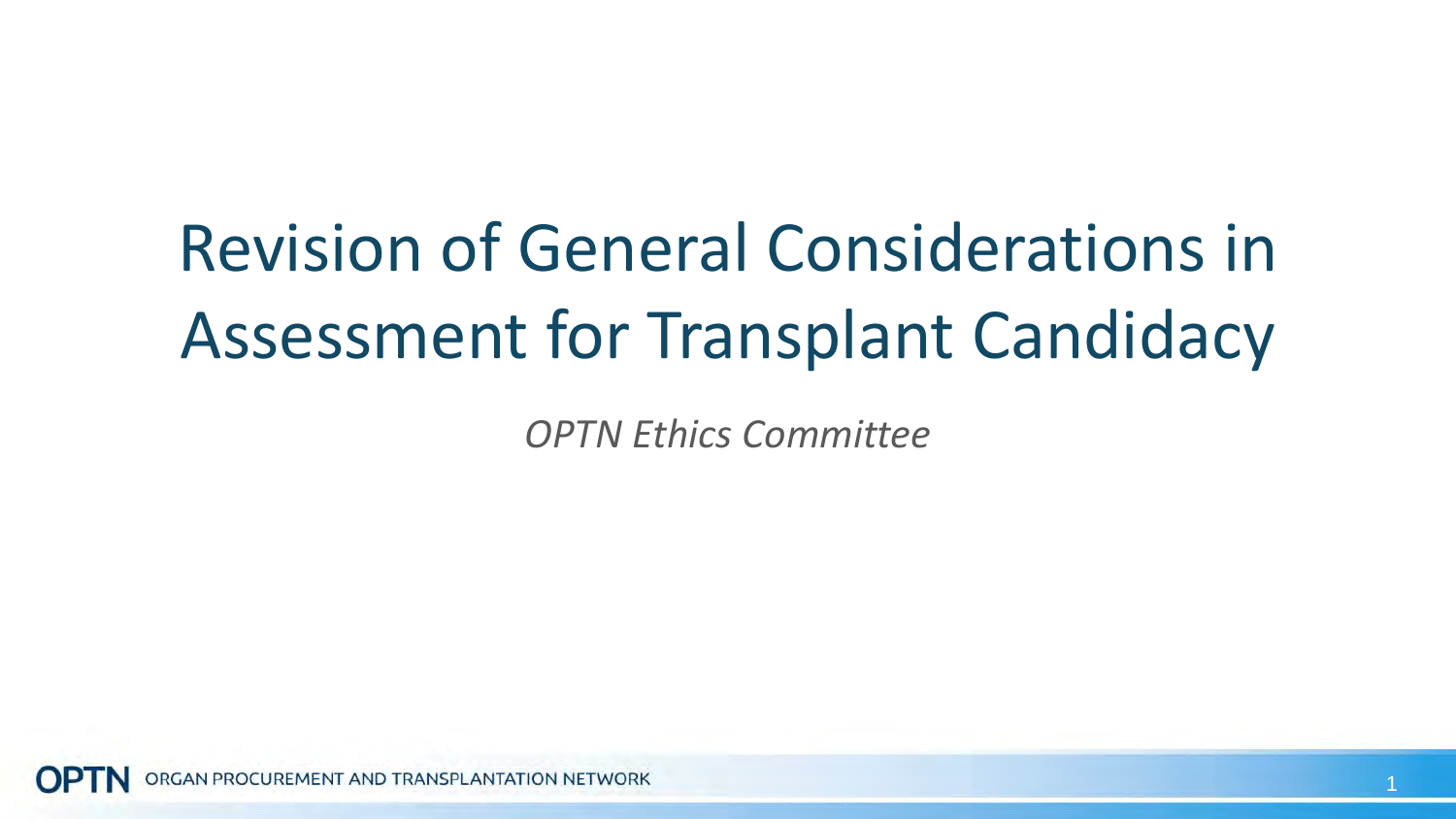#### Rationale for White Paper

- Use of psychosocial, non-medical criteria in listing evaluations raises ethical concerns
- **Lack of clear standards and thresholds** 
	- Likely leads to inconsistent distribution of benefits
	- Undermines respect and concern for individuals
- Susceptible to stereotyping and value judgments
- Not transparent to patients

AN PROCUREMENT AND TRANSPLANTATION NETWORK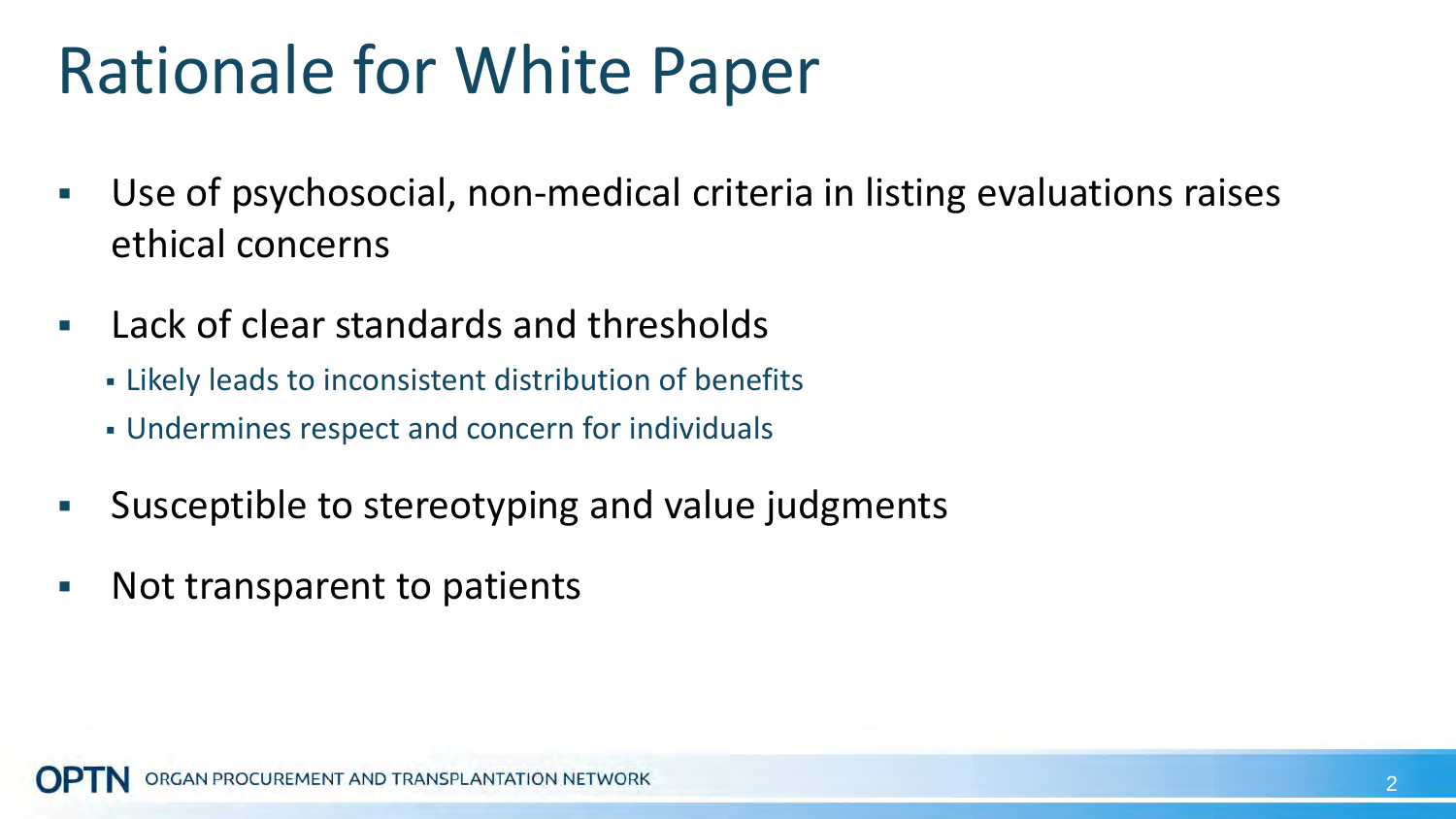### Purpose of White Paper

- **Encourage ethically principled use of psychosocial, non-medical criteria in** listing evaluations
	- Reflect balance of ethical principles of utility, justice, and respect for persons
	- Be applied without bias
- Update existing information and address new criteria
- **Ethical considerations of non-medical criteria begin to establish a** minimum standard for their use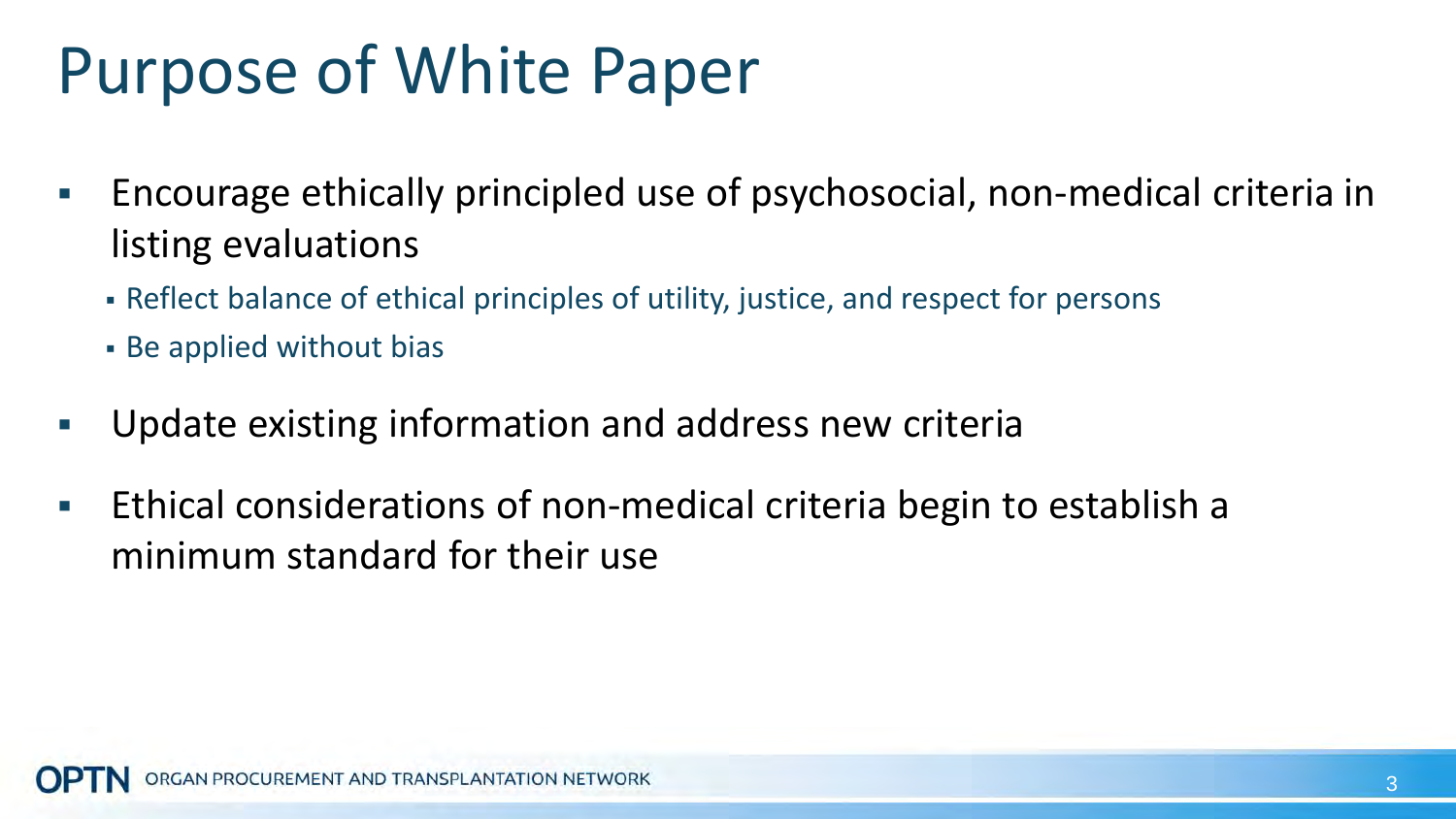# Proposal

 Provides transplant programs information about non-medical criteria when evaluating individuals for potential inclusion on waitlist

| <b>Revised</b>                                    | <b>New</b>           |
|---------------------------------------------------|----------------------|
| Life expectancy                                   | Incarceration status |
| Potentially injurious behavior Immigration status |                      |
| Adherence                                         | Social support       |
| Repeat transplantation                            |                      |

- Reinforces concept that potential transplant candidate evaluations should be transparent, evidence-based, and revisable
- Supports standardization by encouraging transplant programs to consider ethical implications of the use of non-medical criteria